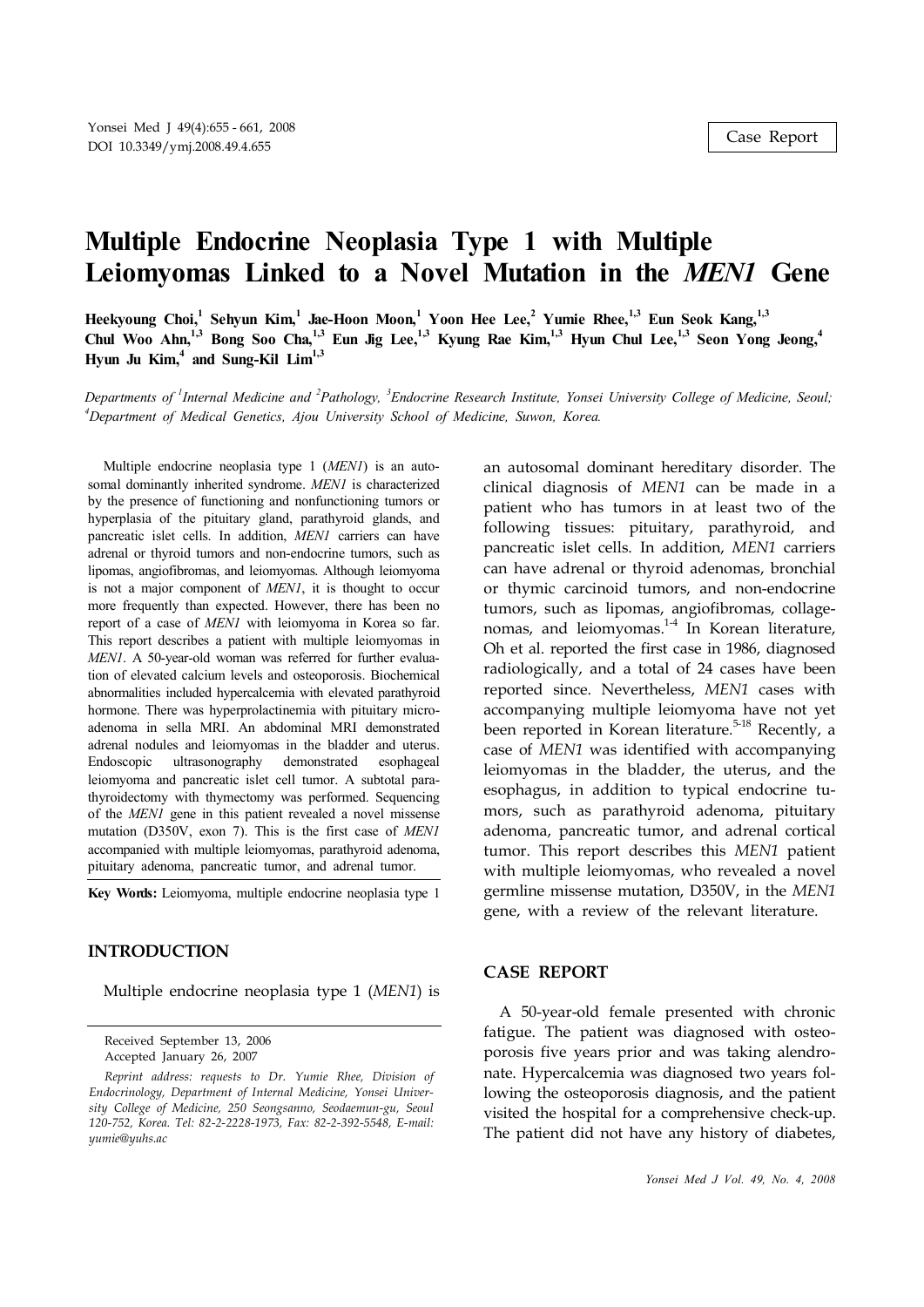hypertension, tuberculosis, or hepatitis. She was the first daughter of two sons and two daughters. Concurrently, her 81-year-old mother, who was bedridden for unknown reasons, was also undergoing tests for hypercalcemia, and was subsequently diagnosed with multiple parathyroid adenomas and pancreatic tumors, based on the test results. Her father had a history of sudden death by an acute cardiac event.

In the neck examination, the thyroid was not enlarged, and palpable tumors were absent. Heart and lung sounds were normal, and no abnormalities were detected in the abdomen, all extremities, or neurological tests. The axillary hair and the pubic hair were normal, hirsutism was absent, and galactorrhea was not observed.

In blood electrolyte tests, sodium was 144 mmol/L, potassium was 4.0 mmol/L, chloride was 107 mmol/L, blood calcium was 12.6 mg/mL, ionized calcium was 5.4 mg/dL, and inorganic phosphate was 3.3 mg/dL. In general biochemical tests, fasting blood glucose was 93 mg/dL, blood urea nitrogen was 8.9 mg/dL, creatinine was 0.8 mg/dL, and the hepatic function test was normal. Her 24-hour urinary calcium excretion was 326 mg/day, the amount of phosphate excretion was 460 mg/day, and the creatinine clearance rate was 64 mL/min. Thyroid hormone tests were within normal range, and intact-PTH was increased to 99.8 pg/mL. Prolactin was also mildly increased to 27.63 ng/mL. Plasma insulin was 9.2 uIU/mL (4.2 - 48), gastrin was 21 pg/mL (0 - 90), glucagon was 40 pg/mL (40 - 130), pancreatic polypeptide was 79 pmol/L (< 100), and vasoactive intestinal polypeptide was 32 pg/mL (< 100). In dual X-ray absorptiometry (DXA), the T score of the femur was decreased to - 2.0, confirming the osteopenia finding.

In the neck ultrasound, in the posterior area of the left thyroid, a tumor suspected to be a parathyroid adenoma 10 mm in size was detected, and in the parathyroid scan, uptake was detected in two glands (Fig. 1). In the neck computed tomography (CT), parathyroid tumors, 10 mm in the left side and 8 mm in the right side, were detected. In the chest CT, abnormal findings in the lung and the mediastinum were not detected. On the brain magnetic resonance imaging (MRI), a tumor 7 mm in size in the pituitary was detected



**Fig. 1.** Parathyroid scan. Two foci of delayed washout of the radiotracer in the bilateral parathyroid glnads (arrows).



**Fig. 2.** Sella MRI. Pituitary microadenoma (7 mm) at the right lateral wing (arrow).

(Fig. 2). On the abdominal MRI, a 2.3 cm left adrenal tumor and a pancreatic tumor were observed, and a 7 cm uterine myoma and a bladder wall myoma were detected (Fig. 3). Esophagogastroduodenoscopy (EGD) and endoscopic ultrasonography (EUS) revealed an esophageal leiomyoma 20 mm in size in the area 20 cm away from the incisor, and in the pancreatic head, a tumor 6 mm in size was detected (Fig. 4). In general positron emission tomography (PET), increased fluorodeoxyglucose (FDG) uptake in the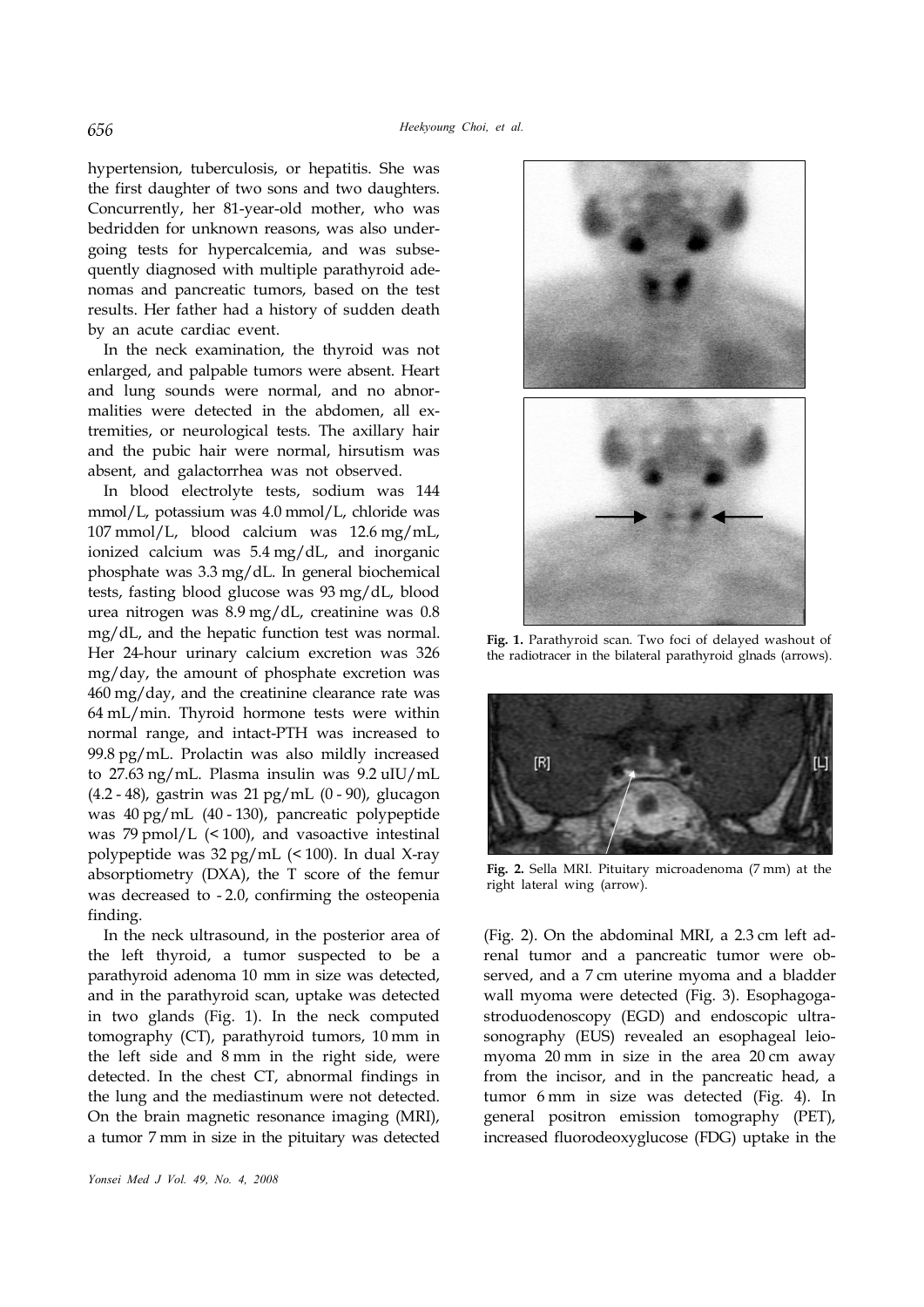



**Fig. 3.** Abdomino-pelvic MRI. 2.3 cm-nodule in the left adrenal gland, arrow (A), bladder wall mass (B), and uterine myoma (C).



**Fig. 4.** Endoscopic ultrasonography shows 6 mm sized round anechoic mass at head of pancreas, suggesting pancreatic islet cell tumor (A), and 20 mm sized homogenous hypoechoic mass, suggesting esophageal leiomyoma (B).

pituitary was seen. Nonetheless, the increase of the uptake by other lesions was not detected, and thus indicated the benign nature of the multiple tumors.

From the peripheral blood of the patient and her mother, genomic DNA was extracted, and sequencing of the *MEN1* gene was performed. Sequencing analysis revealed a transition of GAG to GTG at codon 350 of exon 7, causing an amino acid change from aspartic acid to valine, D350V (Fig. 5).

Because of the detection of double parathyroid adenoma, pituitary adenoma, pancreatic tumor, and adrenal cortical tumor, as well as accompanying multiple leiomyomas in the bladder, the uterus, and the esophagus, *MEN1* was diagnosed. For parathyroid adenoma, a subtotal parathyroidectomy was performed, leaving half of the left inferior parathyroid gland, and a prophylactic thymectomy was performed as well. In postsurgical histological tests, the diagnosis of parathyroid adenoma was confirmed (Fig. 6). After surgery, the intact-PTH level was decreased to 5.79 pg/mL. The remaining tumors are under follow up observation.

### **DISCUSSION**

*MEN1* can be diagnosed by the identification of two or more of the following: parathyroid tumor, pancreatic islet cell tumor, and pituitary adenoma. In addition, *MEN1* may also include a carcinoid tumor, lipoma, adrenal gland tumor, adrenal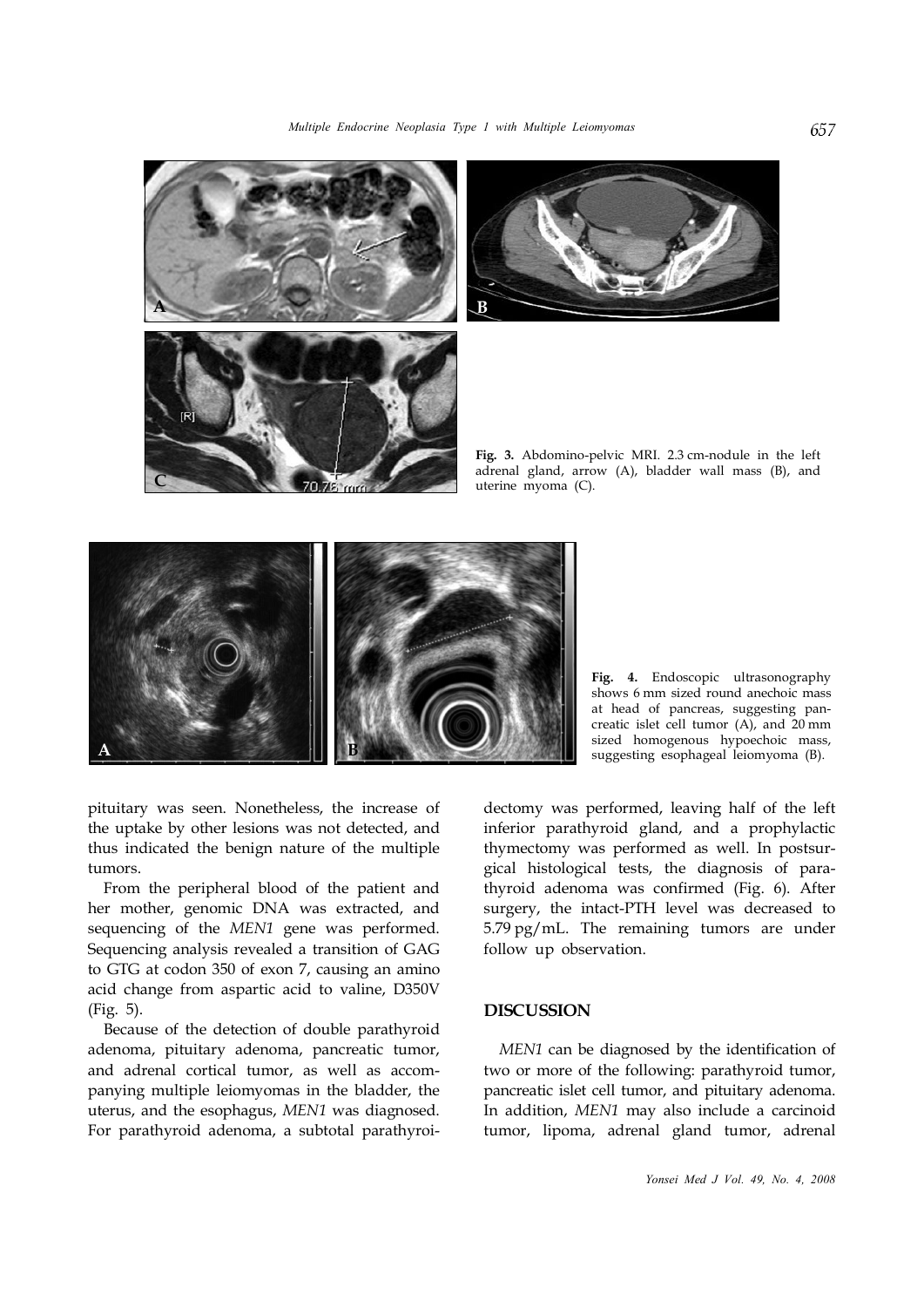

**Fig. 5.** Sequencing of exon 7 in the MEN1 gene shows a missense mutation (D350V).



**Fig. 6.** The parathyroid adenoma was composed of a single cell proliferation of enlarged chief cells without any fat cells present. The chief cells had clear to slightly eosinophilic cytoplasm and round to oval nuclei with heavy chromatin distribution. The cells are arranged in a glandular and solid pattern (Hematoxlyin-eosin, × 200).

hyperplasia, and leiomyoma.<sup>14</sup> It is inherited autosomal dominantly in most cases, and occurs in familial or sporadic forms. In Korea, approximately 24 cases have been previously reported, and among them, 11 cases were familial, and cases with accompanying leiomyoma have not been reported.<sup>5-18</sup> The clinicopathological features of *MEN1*-associated tumors are generally similar to those of tumors arising sporadically in the same tissue; nevertheless, *MEN1*-associated tumors show a distinct pattern in three aspects. 4 Firstly, *MEN1* develops in several endocrine tissues and is multicentric. Due to its multicentric characteristic, its recurrence rate after surgery is high.

Secondly, some *MEN1* tumors (parathyroid and gastrin cell) typically present approximately one or more decades earlier than sporadic tumors of the same tissue. Thirdly, some *MEN1* tumors have the potential for malignancy, and the pertinent malignant tumors have been known to be a major cause of death in *MEN1* patients. The parathyroid is the most prevalent endocrine organ affected, and parathyroid involvement is seen in 90% of patients.<sup>1</sup> In Korea, a tumor in the parathyroid was seen in 83% of cases. In nine of these cases, pathological findings were reported in the literature, and 56% (5 cases) were parathyroid hyperplasia, and 44% (4 cases) were parathyroid adenoma (Table 1). 5-7,9-10,12-14,16-18

Pancreatic islet cell tumors are detected in approximately 30 - 80% of *MEN1* cases, and these could be either functional or non-functional. In the cases of functional tumors, it has been reported that various hormones could be released. In Korean *MEN1* cases, a pancreatic islet cell tumor was developed in 96% of the cases. Cases secreting insulin (32%, 8 cases) and gastrin (20%, 5 cases) were most prevalent among functional tumors. The cases considered to be non-functional were  $16\%$  (4 cases) (Table 1).<sup>5-18</sup>

Pituitary tumors, most commonly prolactinomas, are present in 10 - 50% of symptomatic *MEN1* patients. In Korean cases, a pituitary tumor was detected in 75% of the cases, and among them, prolactin-secreting adenoma was the most prevalent, making up 68% (13 cases) (Table 1). 5,7-9,11,13-15,17,18

Other so-called non-classical neoplasms occur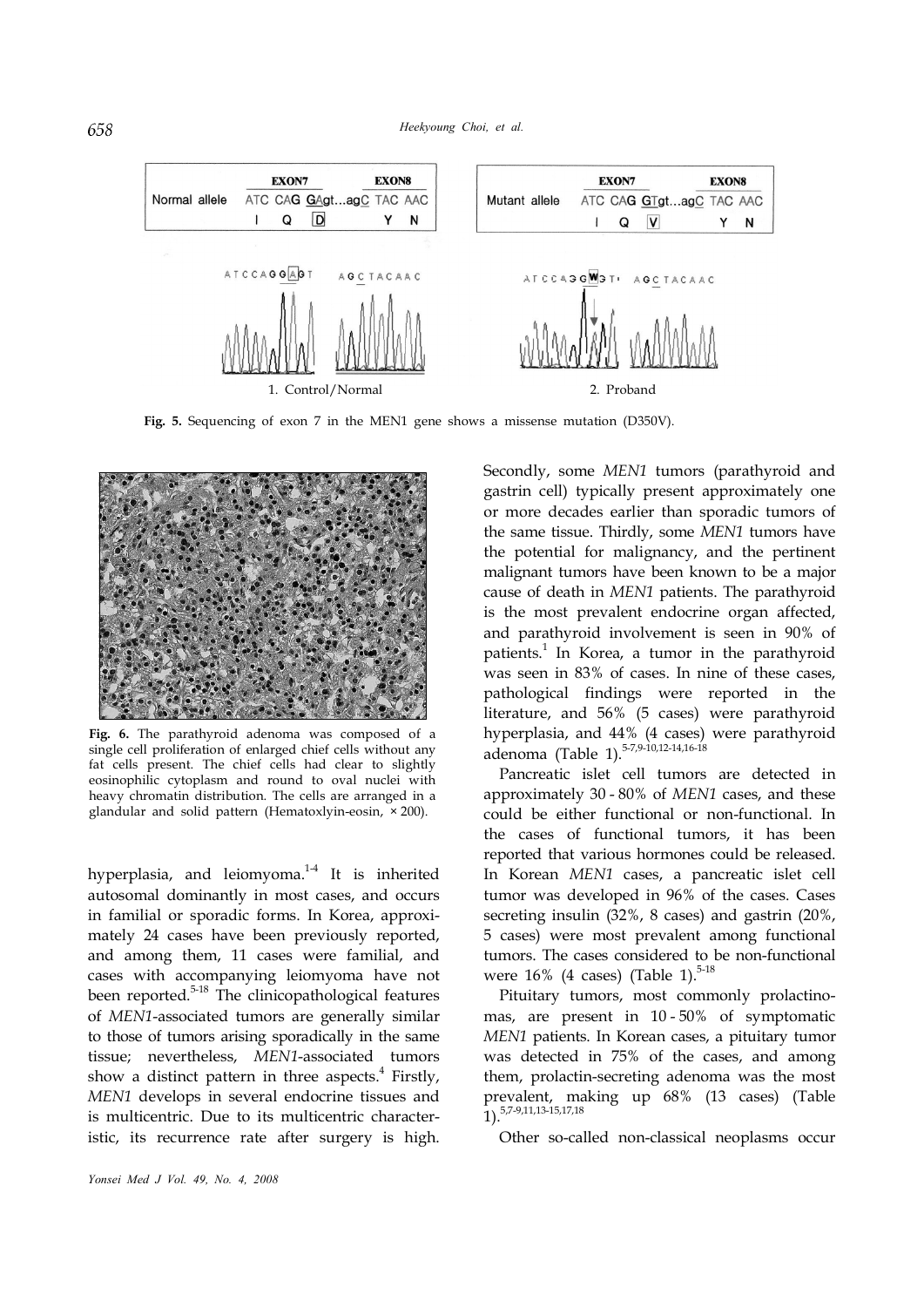| Case<br>Σó,              | Age<br>(yrs)   |              | Sex Pituitary tumor | Parathyroid tumor                     | Pancreas tumor                  | Others                                             | analysis<br>Gene | Exon             | Codon Mutation                                            | Reference       |
|--------------------------|----------------|--------------|---------------------|---------------------------------------|---------------------------------|----------------------------------------------------|------------------|------------------|-----------------------------------------------------------|-----------------|
| $\overline{ }$           | 36             | щ            | $^{+}$<br>FO        | hyperparathyroidism                   | hormone                         | gland tumor<br>adrenal                             | $\mathbb{C}$     |                  |                                                           | Ю               |
| $\sim$                   | 41             |              | $\mathbb{C}$        | adenoma                               | gastrin +                       | adrenal adenoma, Rt                                | $\bigcirc$       |                  |                                                           | $\circ$         |
| $\mathcal{E}$            | 37             | Σ            | prolactin +         | hyperplasia                           | $\ddot{}$<br>glucagon           | adrenal nodular hyperplasia, Lt                    | $\bigcirc$       |                  |                                                           | $\overline{a}$  |
| 4                        | 38             | Σ            | prolactin +         | hyperparathyroidism                   | $\bigcirc$                      | $\bigcirc$                                         | $\bigcirc$       |                  |                                                           | $\overline{a}$  |
| 5                        | 51             | щ            | $\ddot{\pm}$        | hyperparathyroidism                   | insulin +, gastrin+             | stomach carcinoid                                  | $\bigcirc$       |                  |                                                           | $\overline{a}$  |
| $\circ$                  | 35             | $\geq$       | prolactin +         | $\bigodot$                            | non-function                    | adrenal adenoma, Rt                                |                  |                  |                                                           | $\overline{a}$  |
| $\overline{a}$           | 38             | $\mathbb{L}$ | prolactin +         | $\bigcirc$                            | insulin +                       | adenoma, Lt.<br>adenoma<br>thyroid<br>adrenal      | $\mathbb{C}$     |                  |                                                           | ${}^{\circ}$    |
| $^{\circ}$               | 36             | $\mathbb{L}$ | prolactin +         | hyperplasia                           | $insulin +$                     | $\bigcirc$                                         | $\odot$          |                  |                                                           | ó               |
| Q                        | $\frac{49}{5}$ | $\geq$       | $\bigcirc$          | hyperplasia                           | VIP+pancreatic<br>polypeptide + | $\mathbb{C}$                                       | ⊙                |                  |                                                           | $\Box$          |
| $\Omega$                 | 45             | $\geq$       | prolactin +         | $\bigodot$                            | gastrin $+$                     | $\bigcirc$                                         |                  |                  |                                                           | $\Xi$           |
| $\Xi$                    | 47             | $\mathbf{r}$ | $\bigcirc$          | hyperplasia                           | gastrin $\,$ + $\,$             | $\bigcirc$                                         | $\mathbb{C}$     |                  |                                                           | 12              |
| $\overline{c}$           | 45             | $\geq$       |                     | GH +, prolactin + hyperparathyroidism | gastrin +                       | $\mathbb{C}$                                       | $\bigcirc$       |                  |                                                           | 13              |
| 13                       | 42             | $\geq$       | $^{+}$<br>prolactin | hyperplasia                           | Non-function                    | thymic carcinoid, bilateral<br>adrenal hyperplasia | $\bigcirc$       |                  |                                                           | $\overline{14}$ |
| $\overline{14}$          | 22             | $\mathbf{L}$ | prolactin +         | hyperparathyroidism<br>$\mathbb{C}$   | $insulin +$                     | $\bigcirc$                                         | $\widehat{f}$    | $\sim$           | frameshift mutation<br>200 - 201insAGCCC<br>$\mathcal{Q}$ | 15              |
| 15                       | $\gtrsim$      | $\geq$       | $\bigcirc$          | adenoma                               | $VIP +$                         | $\bigcirc$                                         | $\widehat{f}$    | G                | Point mutation<br>$GAC \rightarrow CAT$<br>383            | $\frac{8}{1}$   |
| $\mathfrak{g}$           | $\sqrt{31}$    | щ            | prolactin +         | $\odot$                               | $insulin +$                     | $\mathbb{C}$                                       | $\bigcirc$       |                  |                                                           | 17              |
| $\Gamma$                 | 51             | $\mu$        | non-function        | hyperparathyroidism                   | $insulin +$                     | $\bigcirc$                                         | $\bigcirc$       |                  |                                                           | $17\,$          |
| $18$                     |                |              | prolactin +         | $\bigcirc$                            | $\ddot{}$<br>somatostatin       | $\bigcirc$                                         | $\mathcal{F}$    | G                | nonsense mutation<br>1213C > T<br>405                     | $18\,$          |
| $\overline{19}$          |                |              | non-function        | hyperparathyroidism                   | non-function                    | $\bigcirc$                                         | $\widehat{f}$    | $\sim$           | frameshift mutation<br>210-211insAGCCC<br>57              | $\overline{18}$ |
| $\mathbb{S}$             |                |              | $^{+}$<br>prolactin | hyperparathyroidism                   | insulin +, glucagon +           | $\bigcirc$                                         | $\widehat{t}$    | $\overline{ }$   | missense mutation<br>$C$<br>$>$ C<br>325                  | $18\,$          |
| $\overline{\mathcal{L}}$ |                |              | prolactin +         | hyperparathyroidism                   | insulin +                       | $\bigcirc$                                         | $\widehat{f}$    | $\overline{a}$   | nonsense mutation<br>$\angle 969C > A$<br>325             | $\frac{8}{2}$   |
| $\mathfrak{D}$           |                |              | $\bigcirc$          | hyperparathyroidism                   | $VIP +$                         | $\mathbb{C}$                                       | $\bigoplus$      |                  | not detected                                              | 18              |
| $\mathbb{Z}^2$           | 50             | $\mathbf{L}$ | non-function        | adenoma                               | non-function                    | leiomyoma                                          | $\widehat{t}$    | $\sim$           | missense mutation<br>1159A > T<br>350                     | $\mathbf{I}$    |
| 24                       | $82\,$         | щ            | $\bigcirc$          | adenoma                               | non-function                    | $\bigcirc$                                         | $\bigoplus$      | $\triangleright$ | missense mutation<br>1159A > T<br>350                     |                 |
|                          | Penetrance     |              | 75%                 | 83%                                   | 96%                             | 67%                                                |                  |                  |                                                           |                 |
|                          |                |              | M, male; F, female. |                                       |                                 |                                                    |                  |                  |                                                           |                 |

Table 1. Summary of 24 Cases of MEN1 in Koreans **Table 1.** Summary of 24 Cases of *MEN1* in Koreans

*Yonsei Med J Vol. 49, No. 4, 2008*

*Multiple Endocrine Neoplasia Type 1 with Multiple Leiomyomas 659*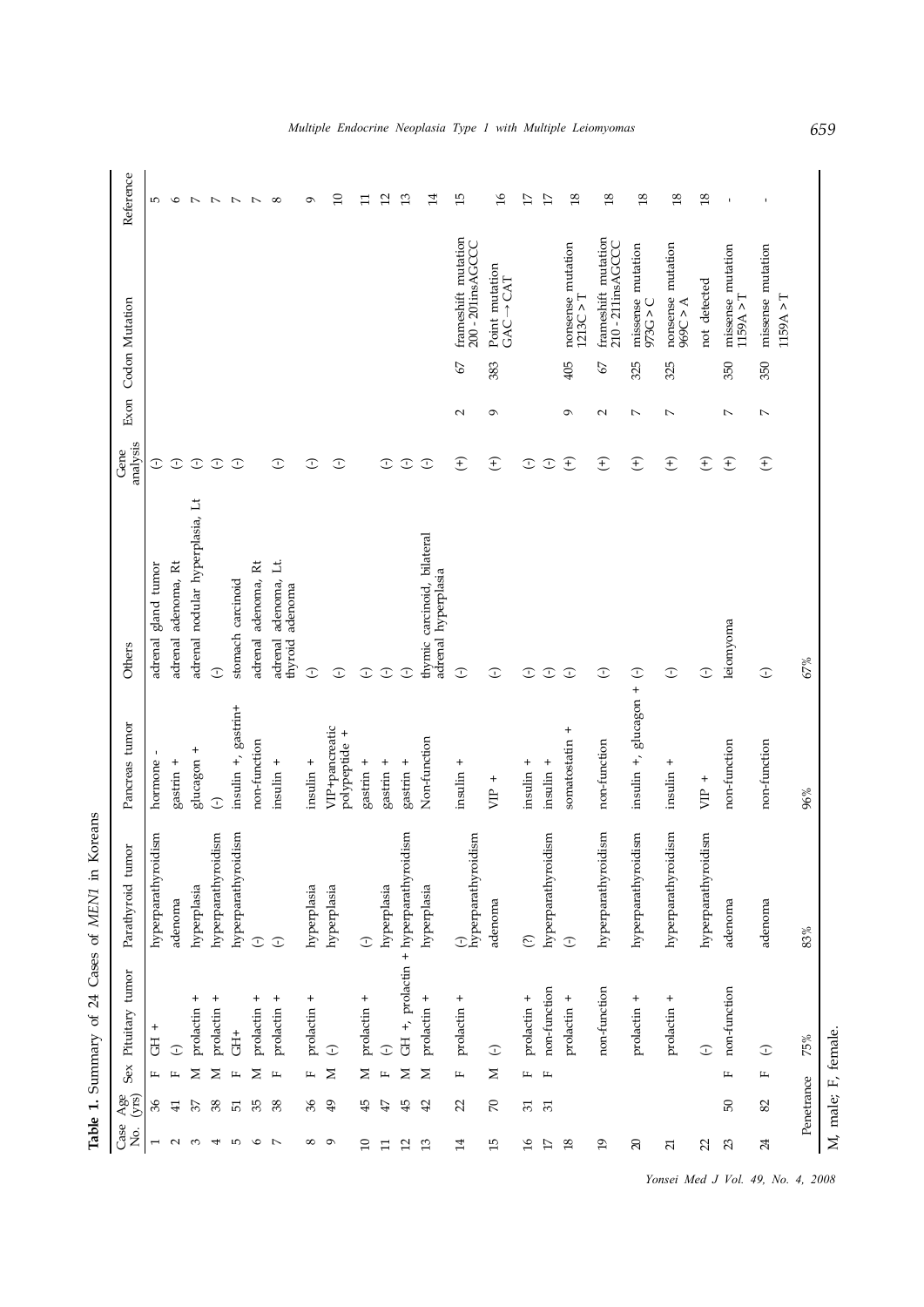frequently in *MEN1* patients. Adrenal cortical tumors are detected in approximately 40% of Korean patients. The majority of these tumors were bilateral, hyperplastic and non-functional, and caused minimal morbidity. In addition to endocrine tumors, non-endocrine mesenchymal tumors, such as lipoma, angiofibroma, collagenoma, and leiomyoma, have been reported to be associated with *MEN1* and mutations in the MEN1 gene.<sup>2,19-21</sup> Leiomyoma has been reported to develop in the esophagus, lung, uterus, skin, and ureter, and the difference from sporadic leiomyoma is its multicentric development in many cases.<sup>2,3</sup> In Korean reports, non-endocrine tumors have only been reported in three cases: carcinoid tumors (two cases) and leiomyomas (the current study). 5-8,14

The *MEN1* gene is localized to chromosome 11q13, was identified by positional cloning, and is composed of 10 exons. $22,23$  It encodes a 610 amino acid protein, menin, which is localized primarily to the nucleus.<sup>23</sup> Menin has a tumor-suppressor function that involves direct binding to the JunD protein and the inhibition of JunD-dependent transcription. <sup>24</sup> Mutation sites in the *MEN1* gene are found throughout the entire coding region. A genotype-phenotype correlation has not been clearly established for the mutations, although it has been suggested that some of the mutations might be associated with the formation of specific tumors. 25

In Korea, genetic analysis has been reported in only 38% of *MEN1* patients. This analysis is summarized in Table 1, and a frameshift mutation was detected in two cases, a nonsense mutation in two cases, and a missense mutation in three cases. In our case, a germline missense mutation, D350V, was identified. To our knowledge, this mutation has not been reported to date.<sup>18,26-30</sup>

The first DNA analysis of a leiomyoma of the esophagus in a patient with *MEN1* failed to detect allelic deletions at the *MEN1* locus. 19 This implied that the tumor arose through a completely independent mechanism not associated with the patient's underlying *MEN1* disease. However, in a study conducted subsequently, loss of heterozygosity (LOH) at the *MEN1* locus was shown in two esophageal leiomyomas from a *MEN1* patient.<sup>20</sup> Meanwhile, another study reported that

the *MEN1* gene contributes to the development of multiple esophageal and uterine leiomyomas in *MEN1* patients and that the gene does not play a significant role in the tumorigenesis of sporadic uterine leiomyoma. 2 Thus, leiomyomas in *MEN1* and sporadic patients most likely develop through different mechanisms.

In conclusion, although leiomyomas in *MEN1* have not previously been reported in Korea, they should be considered an integral part of *MEN1* and examined carefully. Additionally, we found a novel mutation, D350V, in exon 7 of the *MEN1* gene.

### **REFERENCES**

- 1. Doherty GM. Multiple endocrine neoplasia type 1. J Surg Oncol 2005;89:143-50.
- 2. McKeeby JL, Li X, Zhuang Z, Vortmeyer AO, Huang S, Pirner M, et al. Multiple leiomyomas of the esophagus, lung, and uterus in multiple endocrine neoplasia type 1. Am J Pathol 2001;159:1121-7.
- 3. Ikota H, Tanimoto A, Komatsu H, Ozawa Y, Matsushita H. Ureteral leiomyoma causing hydronephrosis in Type 1 multiple endocrine neoplasia. Pathol Int 2004;54: 457-9.
- 4. Schussheim DH, Skarulis MC, Agarwal SK, Simonds WF, Burns AL, Spiegel AM, et al. Multiple endocrine neoplasia type 1: new clinical and basic findings. Trends Endocrinol Metab 2001;12:173-8.
- 5. Oh KY, Lee NS, Jang DS, You KH, Baek HS. Multiple Endocrine Neoplasm Type I: a Case Report. Korean J Intern Med 1986;31:229-35.
- 6. Chun SW, Moon IS, Kim JG, Park WB, Chun JS, Park WS, et al. Multiple Endocrine Neoplasm, Type I. J Korean Surg Soc 1991;40:684-90.
- 7. Kim HK, Kim CH, Park JY, Shong YK, Lee KU, Kim GS. Clinical Features of Multiple Endocrine Neoplasia type I in Koreans. J Korean Soc Endocrinol 1996;11: 163-74.
- 8. Yoo SJ, Cha BY, Lee KW, Son HY, Kang SK, Won JM, et al. A case of multiple endocrine neoplasia type 1. J Korean Soc Endocrinol 1997;12:111-9.
- 9. Hong SB, Hong SJ, Song YK, Kim KS, Kim SW, Lee KU, et al. A case of multiple endocrine neoplasia type I presented with secondary amenorrhea and osteoporosis. J Korean Soc Endocrinol 1998;13:684-9.
- 10. Choe WH, Park YJ, Hong IC, Park SH, Choi SC, Lee HR, et al. A case of multiple endocrine type I presenting with a watery diarrhea. J Korean Soc Endocrinol 2001;16:231-7.
- 11. Lee SK, Lee KW, Kim HJ, Lee SH, Yoon JG, Han SW, et al. Zollinger-Ellison Syndrome Associated with Multiple Endocrine Neoplasia Ia. Korean J Gastrointest